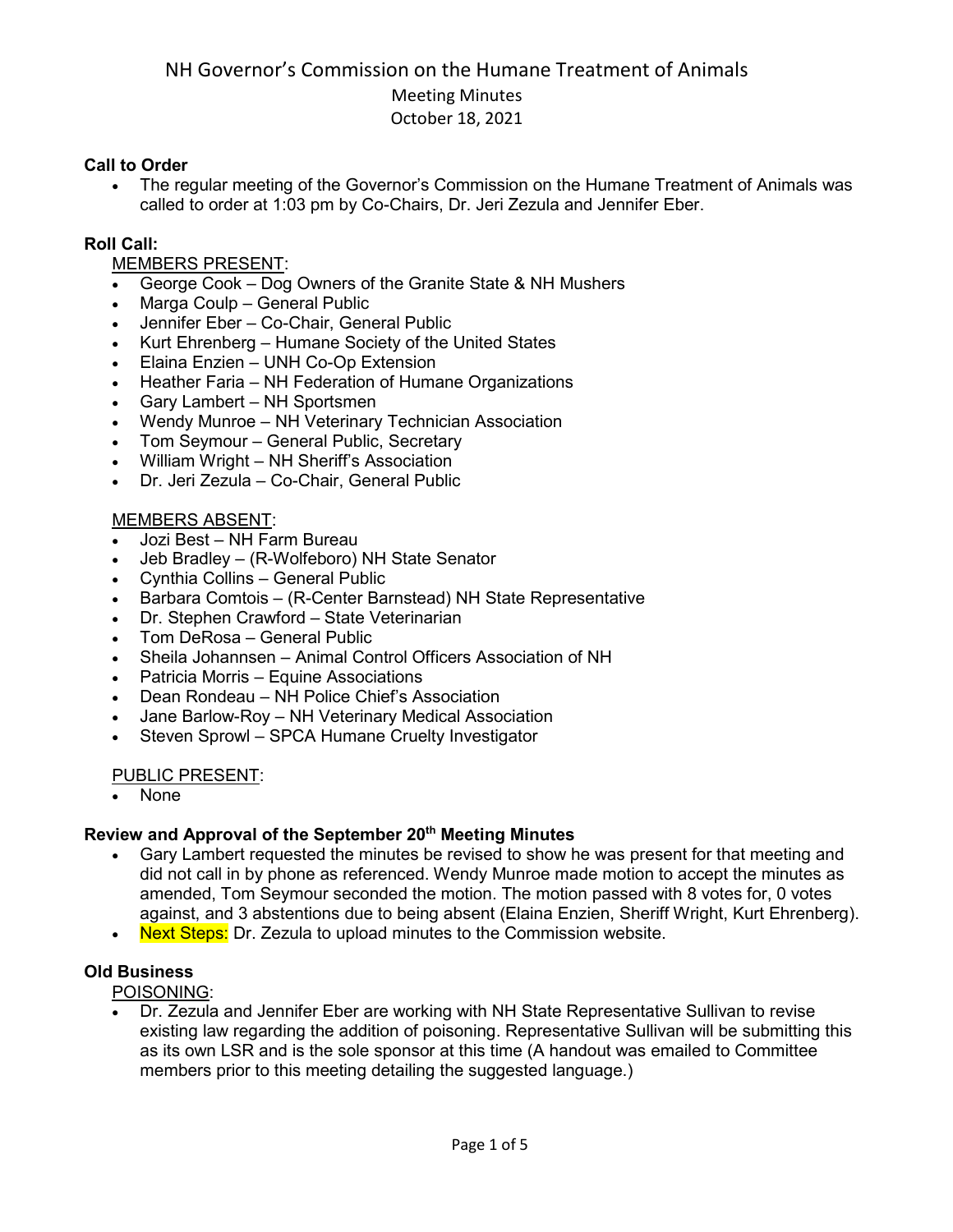### NIBRS OFFENSE REPORT THROUGH 2020:

- Dr. Zezula presented a handout illustrating NIBRS data for 2020. Of special note the data included 6 bestiality cases that were not noted any other source consulted by the Commission. She also made the Commission aware that the definition of "Incident" varied greatly between numerous agencies complicating data comparisons and reporting consistencies between agencies.
- Sheriff Wright advised the NIBRS data better illustrates actions within the community and provide greater accuracy of the reporting. He said that NIBRS are records of crime, not investigations. Calls for service are also not included in NIBRS data. He also said that NIBRS data assists greatly in the improvement in existing law and provides a basis for new, or revised, law.
- Jennifer Eber added that she felt NIBRS data was mid-level in the reporting structure. Jennifer felt greater value would be realized if there were mechanisms in place for the data collection of report details including investigations and calls for service.

### SUBCOMMITTEE RESTRUCTURING:

- Dr. Zezula and Jennifer Eber led the discussion of the proposed sub-committees for this 2021- 2022 session. Jennifer acknowledged that some of the committees could have a "light" year where this is not a biennial year requiring a formal report to the Governor's Office.
- George Cook suggested last year's subcommittees remain in place, though their goals and objectives may be subject to change as the year progresses. The other Commission members agreed. George and Jennifer Eber discussed that Commission members could submit requests to change subcommittee assignments.
- Next Steps: Dr. Zezula and Jennifer will tweak the description of each sub-committee to account for discussed changes and goals.
- **Subcommittee #1 (Data/Laws):** Its purpose this year will be to track and update existing data as well as participate, as may be needed, on survey activities. Current member assignments (subject to change) include Dr. Stephen Crawford, Heather Faria, Sheriff William Wright, and Tom Seymour.
- **Subcommittee #2 (New Legislation):** Its purpose this year will be to propose new legislation or revisions to the current laws to ensure/ improve safety and welfare of domestic animals and NH citizens. Of primary importance will be the research into prospective starvation legislation. Current member assignments (subject to change) include Marga Coulp, Trish Morris, NH Representative Comtois, and NH Senator Bradley.
- **Subcommittee #3 (Reporting):** Wendy Munroe felt the subcommittee should go further with the ACO duties identifying and/or investigating animal cruelty as part of their regular duties in their respective towns this year. Jennifer Eber said she would email the Governor's Office regarding a deeper dive into ACO functions in NH. Wendy Munroe offered to work with Jennifer Eber in crafting emails to the Governor's Office. Current member assignments (subject to change) include Wendy Munroe, Gary Lambert, Sheila Johannsen, and Chief Dean Rondeau.
- **Subcommittee #4 (Training):** Last year this subcommittee was tasked with the investigation and evaluation of training available (local, regional, and national) for the investigation and prosecution of crimes against animals and identify the target audience of such training (i.e., law enforcement officers, animal control officers, prosecution, and judiciary). This year's effort was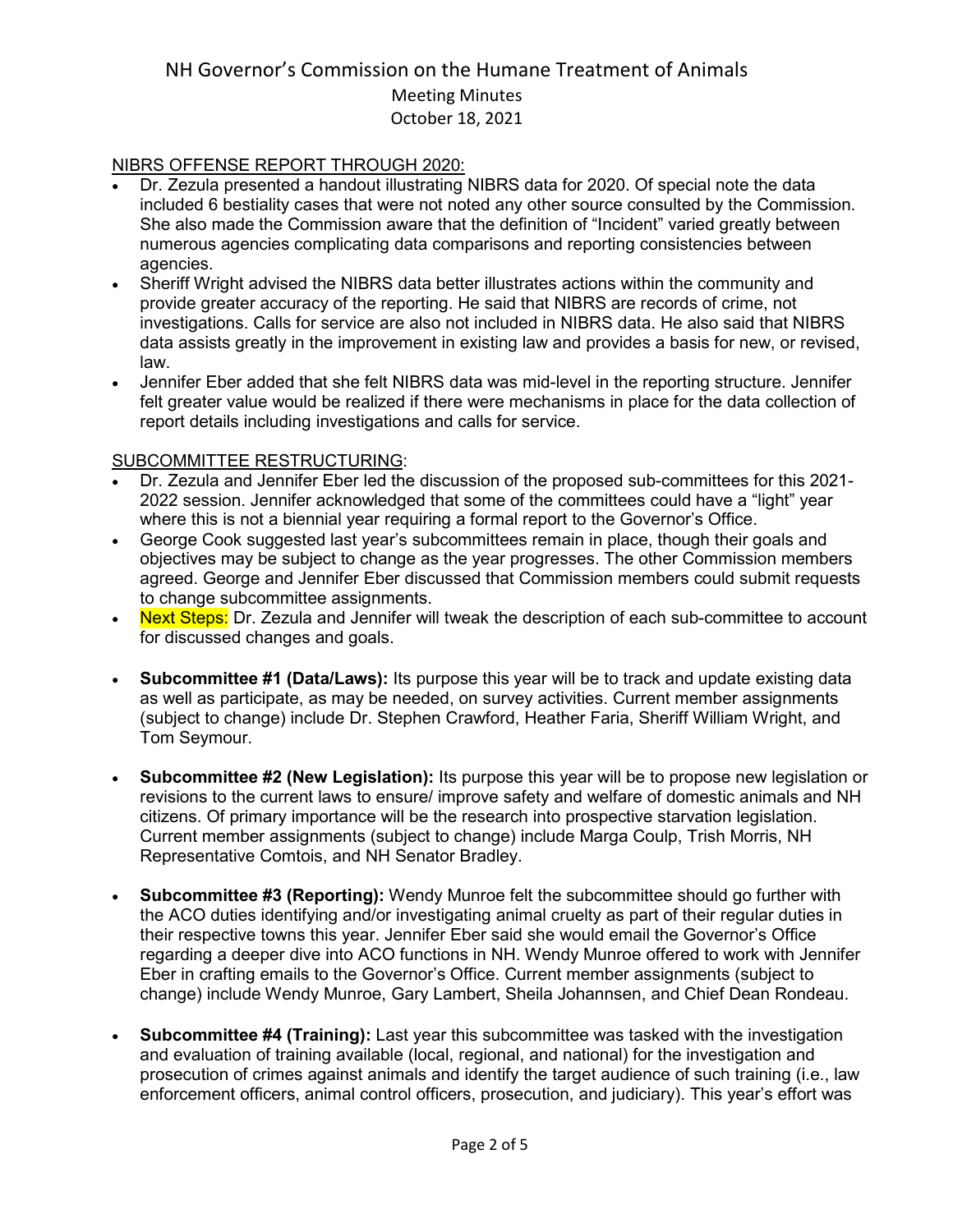not determined where three of last year's members were not present and the lone member in attendance is new to the Commission and the subcommittee. Current member assignments (subject to change) include Jozi Best, Cynthia Collins, Steve Sprowl, and Elaina Enzien.

- **Subcommittee #5 (Legislation Tracking):** This subcommittee will, again, track proposed legislation and lead Commission in preparing position statements, as applicable. Current member assignments (subject to change) include Dr. Jane Barlow-Roy, George Cook (Chair), Tom DeRosa, and Kurt Ehrenberg. (Please recall that Dr. Barlow-Roy agreed to remain on Legislative Committee. However, she will not be Chair of the subcommittee but is happy to update the Commission as info becomes available via email.)
- Next Steps: Dr. Zezula will send out a notice allowing members to change sub-committees or serve on more than one. Each subcommittee will need to "elect" a subcommittee chair who will be charged with coordinating subcommittee members and reporting results the Commission membership.

# **New Business**

FALL LSR's – SUBCOMMITTEE #5:

• George Cook led a discussion outlining the 2022 LSR (19) list and the 2019 list of 5 retained bills. There was not much to work with however as language of each 2022 LSRs have yet to be made available. Further discussion will ensue as more information for each LSR becomes known. It is hoped that this will be ready by our next meeting. George will email the lists to Dr. Zezula so she may forward to the Commission members absent from this meeting.

# GOVERNOR'S OFFICE RESPONSE / COMMITTEE INITIATIVES:

- Dr. Zezula opened discussions with an overview referencing the previously emailed outline of responses from the Governor's Office. She advised the Commission that we can begin work on those initiatives approved. She also advised that we should perform our research before looking for LSR sponsor(s). We will need to obtain permission from the Governor's Office to further pursue.
- Of the nine (9) initiatives proposed, three (3) received full support from the Governor's Office. They are:
	- o Including veterinary immunity for NH RSA 644:8-a (Animal Fighting) and NH RSA 644:8 g (Bestiality).
	- o Clarification and / or merging NH RSA 644:8 and NH RSA 435 as they pertain to horses (Same penalties for cruelty offenses).
	- o Adding starvation to the list of felony offenses in NH RSA 644:8, III-a.
- One (1) of the nine (9) received partial support.
	- $\circ$  Establishment of a task force charged with the investigation and prosecution of animal crimes in NH. The Governor's Office felt it would be tricky when it comes to funding, and this might be better reviewed during a budget year.
- Heather Faria suggested we try to add veterinarian immunity and starvation in NH RSA 644:8 along with poisoning.
- Jennifer Eber said we could research starvation information by looking at other states / municipalities in support of language development. She also suggested that this information be passed to Subcommittee 2 for advance work. This spurred debate over the definition of "starvation" and the importance of the research.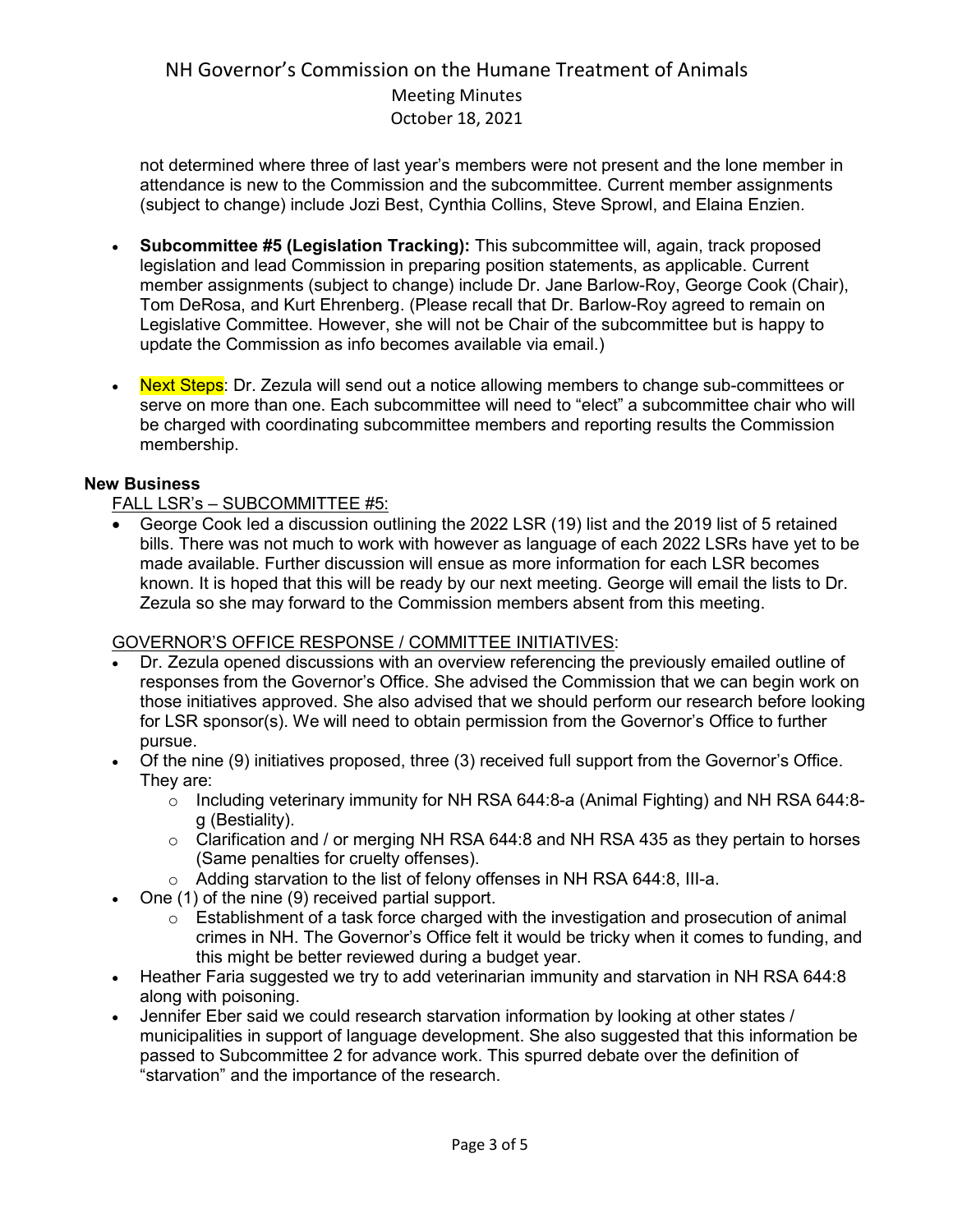- Elaina Enzien cautioned the Commission regarding thoughts on starvation where it is common practice to withhold food from livestock for up to 24 hours before slaughter and processing and is not considered abuse.
- Kurt Ehrenberg felt that we should take advantage of the current political climate, especially considering the ongoing support from the Governor. He and Heather Faria suggested we might be able to add proposals for starvation to 2022 LSR 2022-2301 (Poisoning).
- Next Steps: Begin research on starvation to develop appropriate language for legislation.

# NIBRS DATA COLLECTION & SURVEY

- Jennifer Eber reported that out of the meeting with the NH Department of Justice (DOJ) and the Department of Safety (DOS) there were some promising avenues to pursue. First, the DOJ has a new position of Community Resource attorney starting in 2022 that could be a good liaison for animal cruelty resources and data collection. Second, Dr. Zezula advised that Karen Lamb, DOS can develop customized reports from NIBRS data to assist Subcommittee #1. Third, Major Marasco offered to send out a survey on our behalf if we designed a brief survey to ask questions about animal cruelty incidents. Third, DOS had ideas of other agencies to whom the Commission could contact to find out about animal cruelty incidents, including NH DCYF and Elderly and Adult Services (BEAS) as well as the Nashua and Manchester Police Departments and the NHVMA. These agencies may agree to take a survey to help us in our data collection. During the meeting Major Marasco acknowledged that during COVID there was a perfect storm of more animals and more people at home and thus there has most likely been an increase in animal cruelty incidents.
- This led to discussion regarding survey formats and questions. It was agreed the survey should run between three (3) and five (5) questions. It was also agreed that the survey should formatted to be useful by multiple agencies to maintain a degree of uniformity in responses.
- Heather Faria felt we should take full advantage of the DOS offer and that it would be beneficial to have DOS provide customized NIBRS data reports.
- Sheriff Wright said the Commission should put the survey in front of as many agencies as possible. He further suggested the survey go to State Police barracks, State Police Standards & Training Council, NH Sheriffs Association, and NH Chief of Police Association. He was concerned that DOS units may not be cognizant of neglect or abuse incidents while investigating other offenses. He also recommended more work be done educating police offers in general as his experience suggest most patrolmen have little working knowledge with cruelty, abuse, or neglect of animals.
- **Next Steps**: Commission will work on survey to send to Major Marasco et al and will review at November meeting.

### CRUELTY CASES:

• The Franklin animal cruelty case was scheduled for October 20, 2021. The prosecutor said, "His attorney asked to move everything to a status hearing in the future so he can speak with his client about the charges since Mr. Douville doesn't have his own phone. Before the judge continued it, I addressed the animal issue, stating he needed to get in contact with the shelter – the police have been trying to get in touch with him, his attorney has – because the fees are mounting, and he needs to address this issue because the shelter is looking to adopt them out." The prosecutor said her offer is going to include the bill for the shelter cost. The shelter's veterinarian of record took care of the medical bills free of charge. The prosecutor felt Mr.